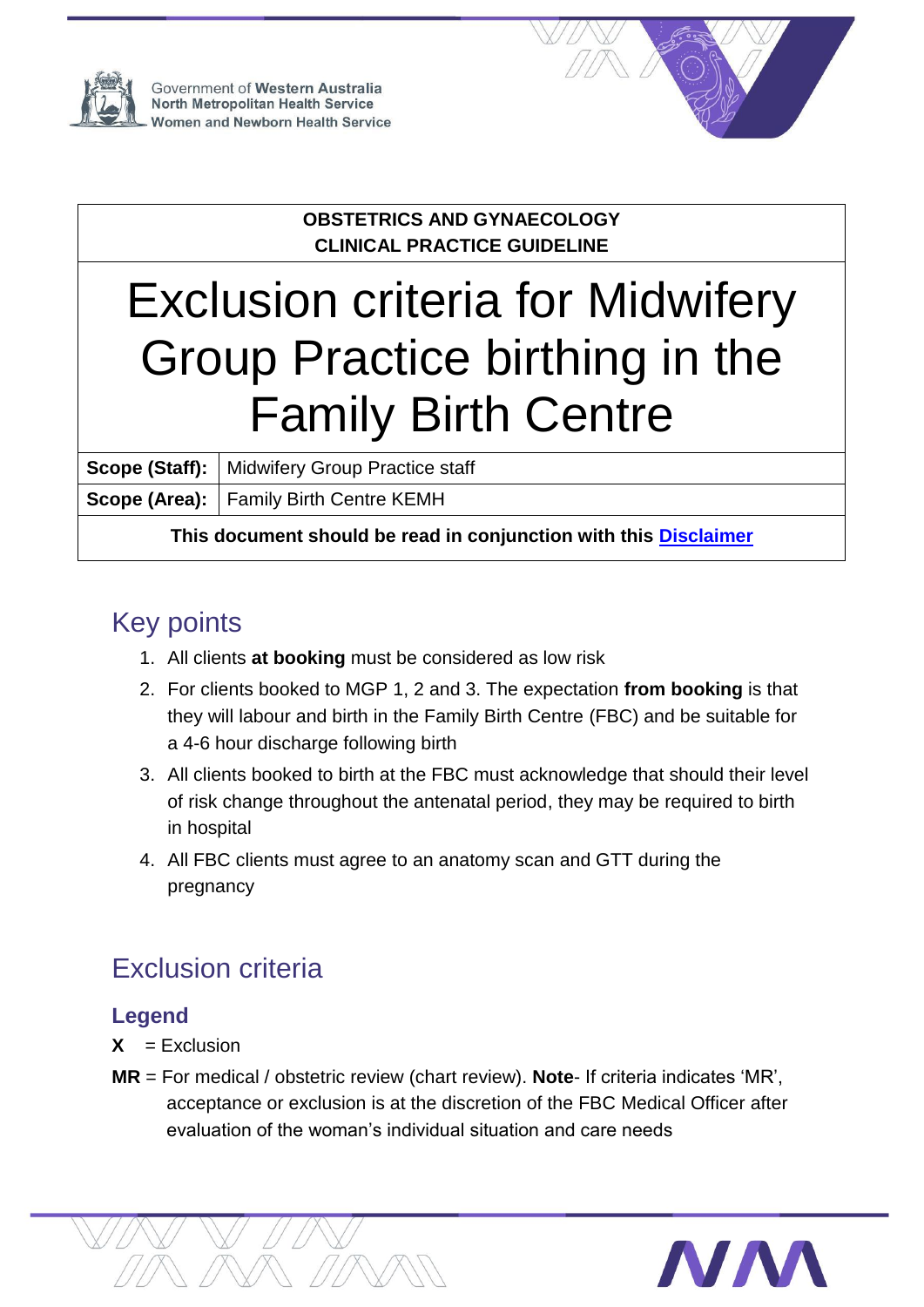| Condition / clinical situation Excluded                 |           | <b>Additional information</b>                            |  |  |
|---------------------------------------------------------|-----------|----------------------------------------------------------|--|--|
| Age                                                     |           |                                                          |  |  |
| Age $<$ 16 years                                        | X         | <b>Specialist Adolescent Clinic</b><br>available at KEMH |  |  |
| Age 40 - 42 years Primip                                | <b>MR</b> | <b>Refer to Antenatal Care Schedule</b>                  |  |  |
| Age $> 42$ years Prim gravida                           | X         | guideline- 'Increased Surveillance                       |  |  |
| Age 40 - 44 years Multip                                | <b>MR</b> | for Women $> 40$ years'                                  |  |  |
| <b>Medical history</b>                                  |           |                                                          |  |  |
| Anaemia:                                                |           | Arrange medical obstetric review at                      |  |  |
| $Hb < 90g/L$ and the cause is                           | <b>MR</b> | 34 weeks gestation regardless of                         |  |  |
| unknown                                                 |           | how the woman is treated or                              |  |  |
|                                                         |           | whether she responds to treatment                        |  |  |
| Auto immune disorder / disease:                         |           |                                                          |  |  |
| <b>Rheumatoid Arthritis / MS</b>                        | X         |                                                          |  |  |
| <b>Coeliac Disease</b>                                  | <b>MR</b> |                                                          |  |  |
| <b>Blood transfusion refusal</b>                        | <b>MR</b> |                                                          |  |  |
| BMI $<$ 18 or $>$ 35 - pre pregnancy                    | X         | BMI 30-35 See separate weight<br>management process      |  |  |
| <b>Cardiac</b>                                          |           |                                                          |  |  |
| Minor arrhythmias / palpitations                        |           |                                                          |  |  |
| murmurs – not medicated and                             | <b>MR</b> |                                                          |  |  |
| congenital heart disease                                |           |                                                          |  |  |
|                                                         |           |                                                          |  |  |
| Valve diseases, cardiomyopathy,                         | X         |                                                          |  |  |
| hypertension, ischaemic heart                           |           |                                                          |  |  |
| disease, pulmonary hypertension,<br>implantable devices |           |                                                          |  |  |
| <b>Inflammatory Bowel Disease</b>                       |           |                                                          |  |  |
| Active inflammatory bowel disease                       | X         |                                                          |  |  |
| <b>Crohns / Ulcerated Colitis/Isolated</b>              | X         |                                                          |  |  |
| proclitic                                               |           |                                                          |  |  |
| Past history/remission                                  | <b>MR</b> |                                                          |  |  |
| Diabetes: Pre-existing type I or II                     | X         | Specialist clinic is available.                          |  |  |
| Previous gestational diabetes mellitus                  | <b>MR</b> | Women with GDM requiring insulin                         |  |  |
| (GDM) requiring insulin                                 |           | will be managed by their obstetric                       |  |  |
|                                                         |           | medical teams                                            |  |  |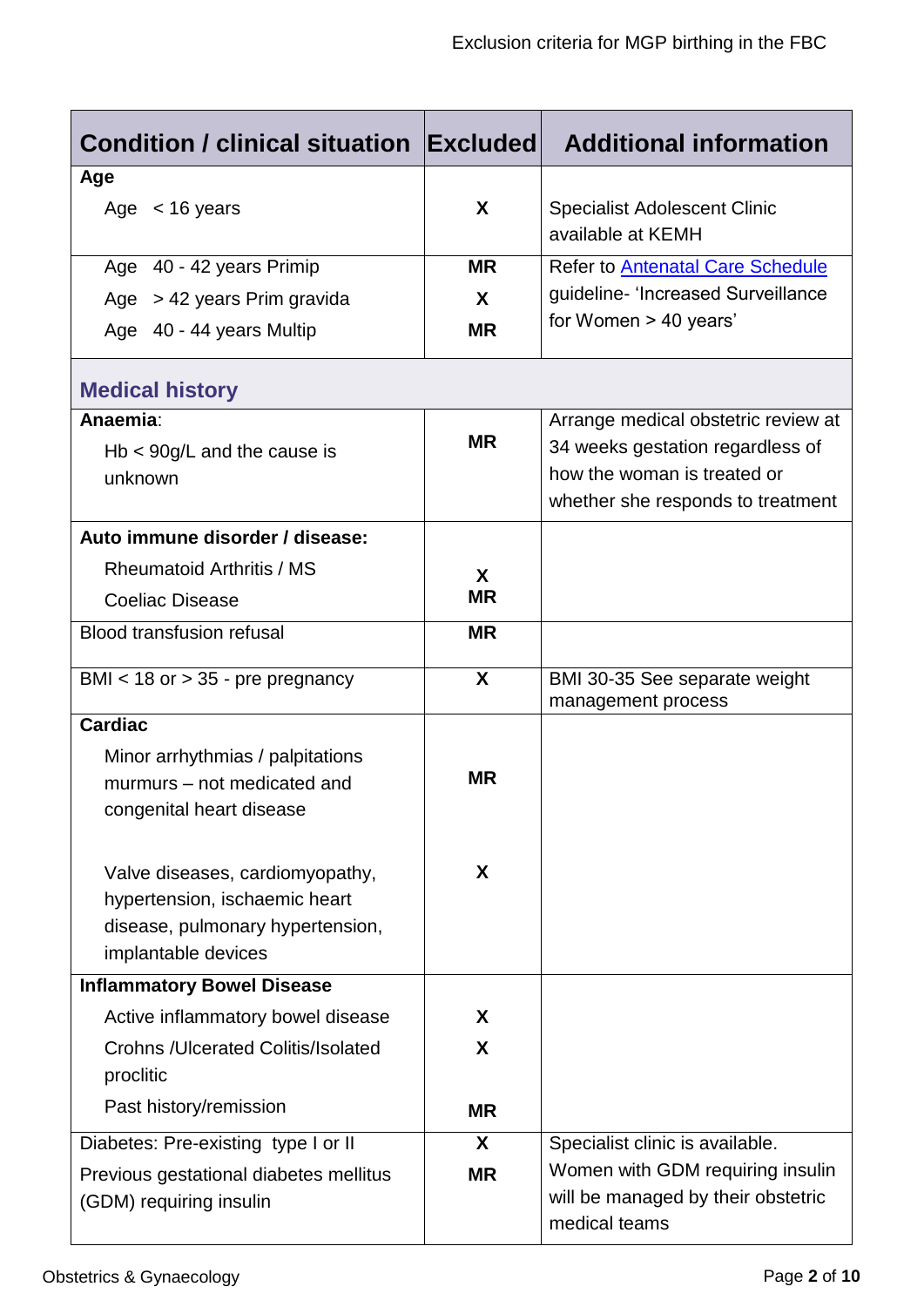| <b>Condition / clinical situation</b>                                                                                       | <b>Excluded</b> | <b>Additional information</b>                       |
|-----------------------------------------------------------------------------------------------------------------------------|-----------------|-----------------------------------------------------|
| Drug or alcohol dependence / abuse                                                                                          | X               | Specialist clinic available                         |
| Drug or alcohol dependence / abuse<br>$(previous) > 1$ year                                                                 | <b>MR</b>       |                                                     |
| Dexamphetamine or related medications                                                                                       | X               |                                                     |
| <b>Endocrine disorders</b>                                                                                                  |                 |                                                     |
| - Addison's Disease, Cushing's<br>Disease or other endocrine disorder<br>requiring treatment, Graves, Diabetes<br>Insipidus | X               |                                                     |
| - Past history of Graves' disease (not<br>currently needing treatment)                                                      | <b>MR</b>       |                                                     |
| - Hypothyroid, Hashimoto's                                                                                                  | <b>MR</b>       |                                                     |
| Female Genital Mutilation Type 1, 2 & 4                                                                                     | <b>MR</b>       |                                                     |
| FGM Type 3                                                                                                                  | X               |                                                     |
| Gastric band/ sleeve gastrectomy                                                                                            | X               |                                                     |
| Cancer current                                                                                                              | X               |                                                     |
| Cancer history                                                                                                              | <b>MR</b>       |                                                     |
| Inherited genetic disorders                                                                                                 | <b>MR</b>       |                                                     |
| <b>Gynaecological conditions: pre existing</b>                                                                              |                 |                                                     |
| Cervical amputation                                                                                                         | X               |                                                     |
| Fibroids                                                                                                                    | <b>MR</b>       | See FBC Process Manual Fibroid<br><b>Flow Chart</b> |
| Myomectomy / hysterotomy                                                                                                    | X               |                                                     |
| Pelvic deformities (e.g. trauma,<br>symphysis rupture, rachitis)                                                            | <b>MR</b>       |                                                     |
| Pelvic floor reconstruction                                                                                                 | X               |                                                     |
| Bi/uni cornuate uterus or reproductive                                                                                      | X               |                                                     |
| tract anomaly                                                                                                               |                 |                                                     |
| Haematological                                                                                                              |                 |                                                     |
| <b>Coagulation disorders</b>                                                                                                | X               |                                                     |
| Haemolytic anaemia                                                                                                          | X               |                                                     |
| Rhesus and other antibodies                                                                                                 | <b>MR</b>       | Review by their medical team in<br><b>EWC</b>       |
| Thalassaemia major                                                                                                          | X               |                                                     |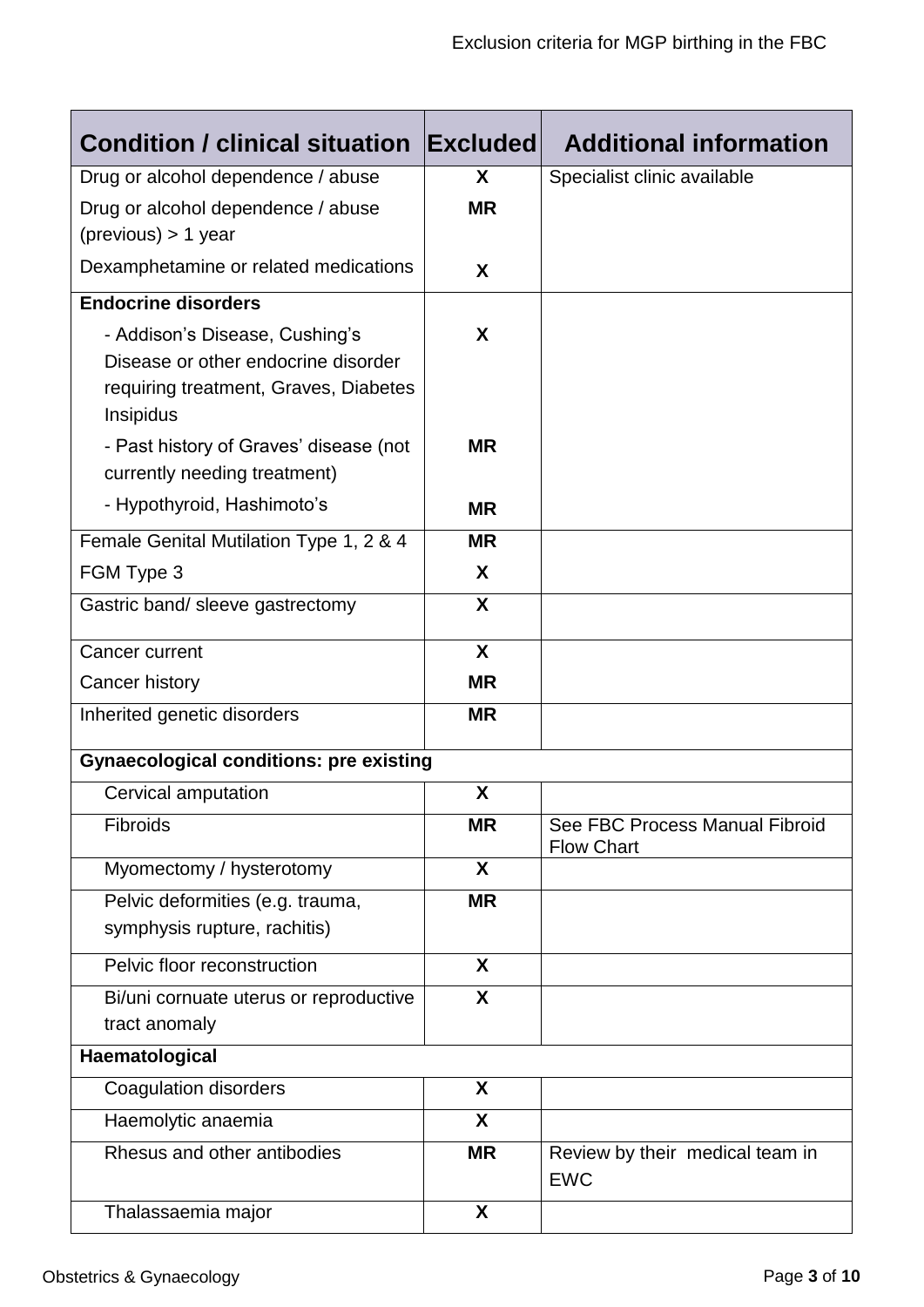| <b>Condition / clinical situation</b> | <b>Excluded</b>         | <b>Additional information</b>        |  |  |
|---------------------------------------|-------------------------|--------------------------------------|--|--|
| Thrombo-embolic disease and past      | <b>MR</b>               | Inheritable Thrombophilia's/factor 5 |  |  |
| history of DVT                        |                         |                                      |  |  |
| Thrombocytopenia (platelets < 90)     | X                       |                                      |  |  |
| Thrombophilia and antiphospholipid    | X                       |                                      |  |  |
| syndrome                              |                         |                                      |  |  |
| <b>Infectious diseases</b>            |                         |                                      |  |  |
| <b>HIV</b>                            | X                       |                                      |  |  |
| Syphilis (must be treated)            | <b>MR</b>               |                                      |  |  |
| Anaesthetic history/review            |                         |                                      |  |  |
| Previous difficult anaesthetic        | <b>MR</b>               | Need early anaesthetic review        |  |  |
| Suxamethonium sensitivity             | <b>MR</b>               |                                      |  |  |
| Malignant Hyperthermia                | <b>MR</b>               |                                      |  |  |
| <b>Mental health</b>                  |                         |                                      |  |  |
| EPDS > 12                             | <b>MR</b>               |                                      |  |  |
| EPDS positive Q10 self-harm           | <b>MR</b>               | For psych referral                   |  |  |
| Depression on medication              | <b>MR</b>               |                                      |  |  |
| Depression requiring admission        | X                       |                                      |  |  |
| Schizophrenia/ bipolar disease        | X                       |                                      |  |  |
| Previous puerperal psychosis          | X                       |                                      |  |  |
| Previous admission to MBU             | <b>MR</b>               |                                      |  |  |
| <b>Neurological</b>                   |                         |                                      |  |  |
| Epilepsy - unstable                   | X                       |                                      |  |  |
| Epilepsy - without medications /      | <b>MR</b>               |                                      |  |  |
| treatment and no seizures in the last |                         |                                      |  |  |
| 12 months                             |                         |                                      |  |  |
| <b>Brain abnormalities</b>            | X                       |                                      |  |  |
| Muscular dystrophy or myotonic        | $\overline{\mathsf{X}}$ |                                      |  |  |
| dystrophy                             |                         |                                      |  |  |
| Spinal cord abnormalities             | X                       |                                      |  |  |
| Subarachnoid / aneurysms,             | X                       |                                      |  |  |
| haemorrhage                           |                         |                                      |  |  |
| AV malformations                      | X                       |                                      |  |  |
| Myasthenia gravis                     | $\overline{\mathsf{x}}$ |                                      |  |  |
| Spinal cord lesions (para or          | X                       |                                      |  |  |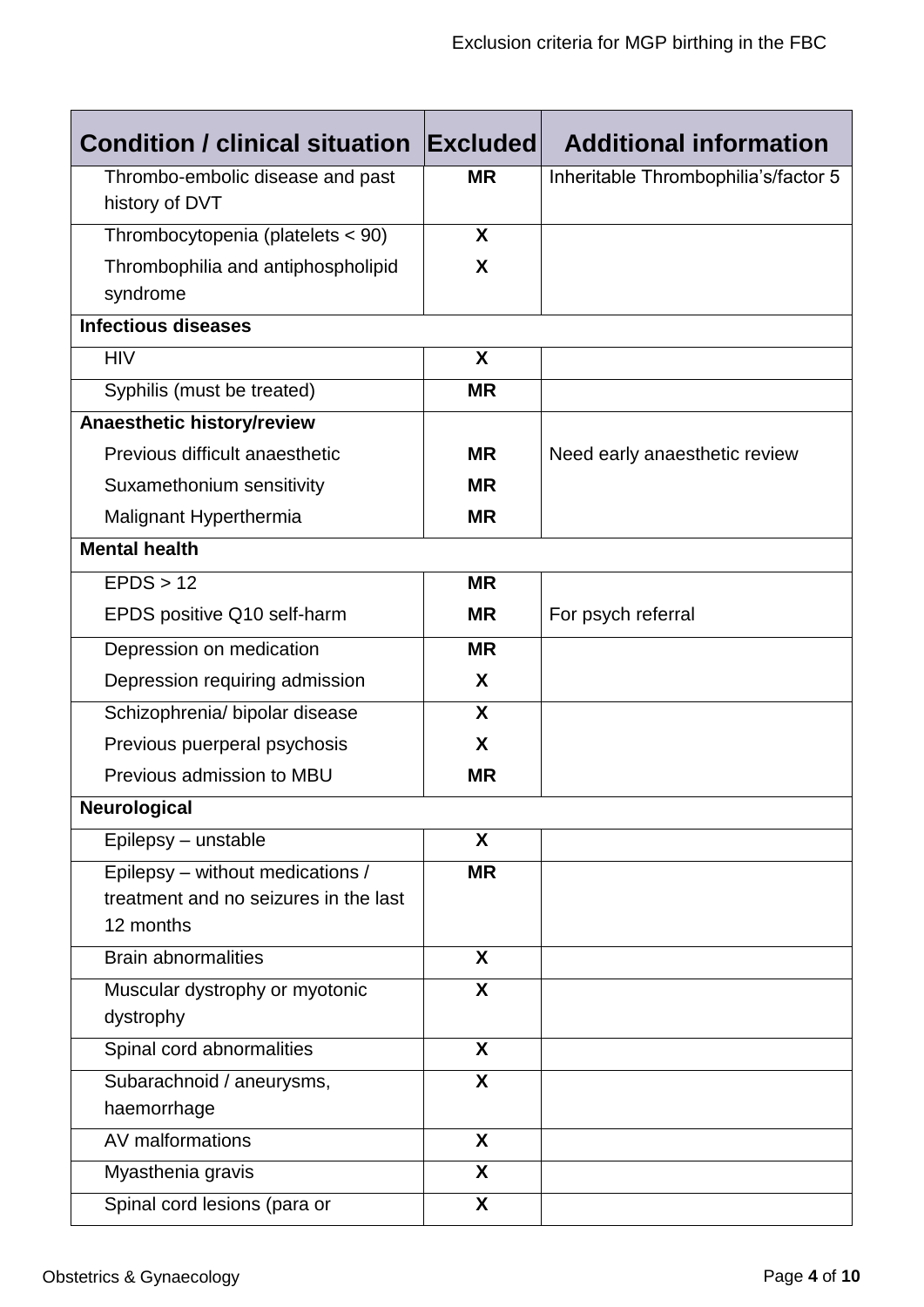| <b>Condition / clinical situation Excluded</b> |                  | <b>Additional information</b>     |  |  |
|------------------------------------------------|------------------|-----------------------------------|--|--|
| quadriplegic)                                  |                  |                                   |  |  |
| Neuromuscular disease                          | $\boldsymbol{X}$ |                                   |  |  |
| <b>Renal function disorder</b>                 |                  |                                   |  |  |
| Disorder in renal function                     | <b>MR</b>        | Early review                      |  |  |
| Previous kidney surgery                        | <b>MR</b>        |                                   |  |  |
| Past History of kidney/uretic stones           | <b>MR</b>        |                                   |  |  |
| History of Recurrent UTI's or Pyelitis         | <b>MR</b>        |                                   |  |  |
| Pyelonephritis history                         | <b>MR</b>        |                                   |  |  |
| Acute or chronic renal failure                 | X                |                                   |  |  |
| Glomerular nephritis                           | X                |                                   |  |  |
| <b>Respiratory disease</b>                     |                  |                                   |  |  |
| Asthma moderate and on                         | X                |                                   |  |  |
| maintenance therapy                            |                  |                                   |  |  |
| <b>Cystic Fibrosis</b>                         | X                |                                   |  |  |
| Sever Lung function disorder                   | X                |                                   |  |  |
| Sarcoidosis                                    | X                |                                   |  |  |
| <b>Skeletal</b>                                |                  |                                   |  |  |
| Osteogenesis imperfect                         | X                |                                   |  |  |
| Scheuermann's disease                          | <b>MR</b>        |                                   |  |  |
| <b>Scoliosis</b>                               | <b>MR</b>        | Client to provide X-rays asap     |  |  |
| Spondylolisthesis                              | X                | anaesthetic review                |  |  |
| <b>System/connective tissue</b>                |                  |                                   |  |  |
| Antisphospholipid syndrome                     | X                |                                   |  |  |
| Marfan's syndrome                              | X                |                                   |  |  |
| Auto immune                                    |                  |                                   |  |  |
| Raynaud's disease                              | X                | Requires specialist treatment and |  |  |
| Peri-arteritis/ Nodosa polyarthritis           | X                | support                           |  |  |
| <b>Rheumatoid Arthritis</b>                    | X                |                                   |  |  |
| Discoid Lupus/Crest syndrome                   | X                |                                   |  |  |
|                                                |                  |                                   |  |  |
|                                                |                  |                                   |  |  |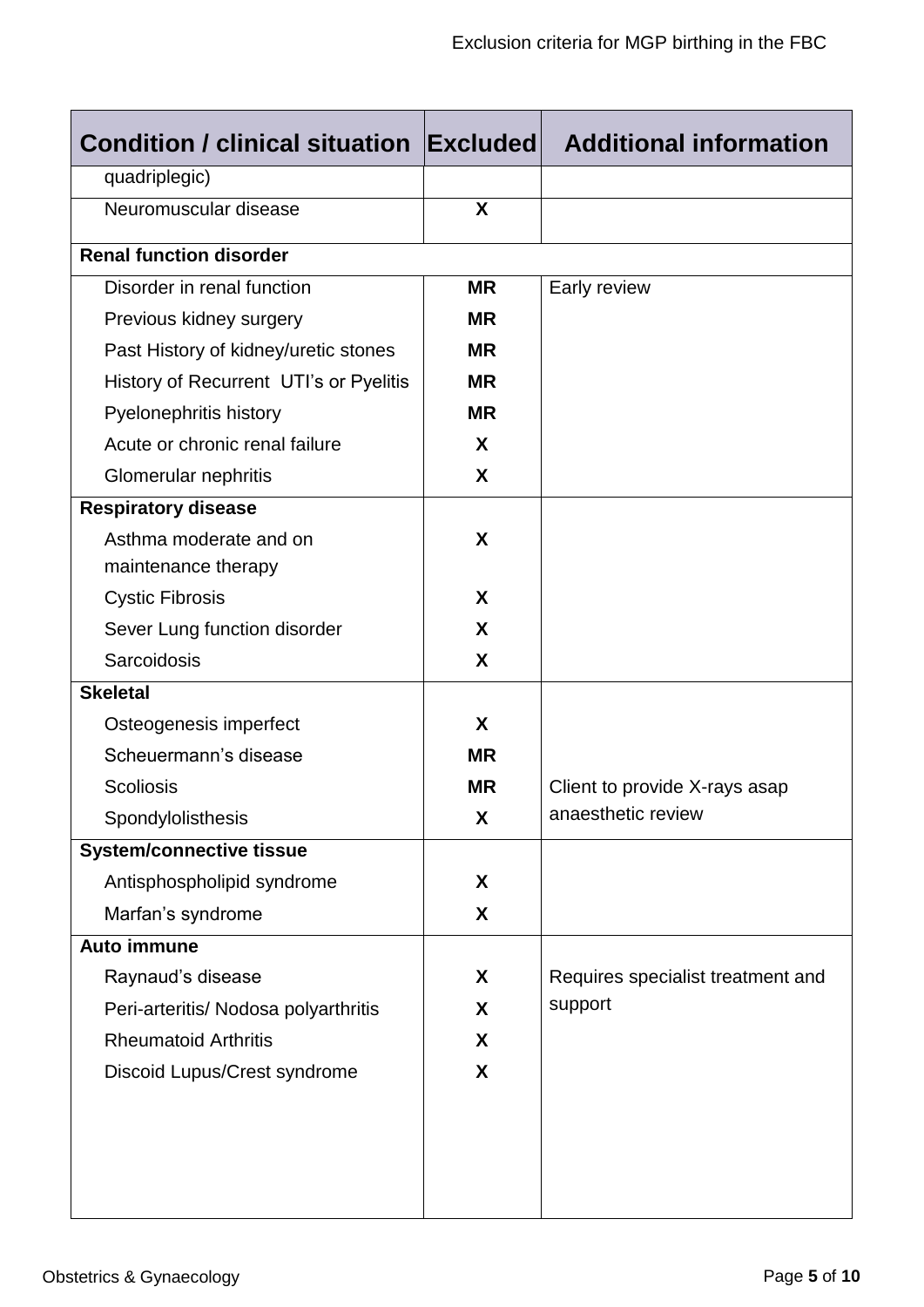| <b>Condition / clinical situation Excluded</b>                                      |                  | <b>Additional information</b>   |  |  |  |
|-------------------------------------------------------------------------------------|------------------|---------------------------------|--|--|--|
| <b>Previous obstetric history</b>                                                   |                  |                                 |  |  |  |
| ABO incompatibility                                                                 | <b>MR</b>        |                                 |  |  |  |
| Asphyxia: fetal Apgars < 7 at 5 minutes                                             | <b>MR</b>        |                                 |  |  |  |
| Cervical incompetence / weakness                                                    | <b>MR</b>        | Pre-term birth clinic available |  |  |  |
| Caesarean section                                                                   | X                |                                 |  |  |  |
| Cholestasis                                                                         | <b>MR</b>        | Obtain previous notes           |  |  |  |
| Child with congenital and / or hereditary<br>disorder                               | <b>MR</b>        |                                 |  |  |  |
| Eclampsia / HELLP                                                                   | X                |                                 |  |  |  |
| Pre-eclampsia                                                                       | <b>MR</b>        | Obtain previous notes           |  |  |  |
| History of Fetal growth outside of<br>expected range<br>$IUGR < 10^{th}$ percentile | X                |                                 |  |  |  |
| Previous fetal death in utero (FDIU)                                                |                  |                                 |  |  |  |
| FDIU at term of a normally formed<br>infant                                         | X                |                                 |  |  |  |
| FDIU unexplained (any gestation)                                                    | <b>MR</b>        |                                 |  |  |  |
| FDIU < 37 weeks with a definite non-<br>recurring cause e.g. congenital             | <b>MR</b>        |                                 |  |  |  |
| Macrosomia                                                                          | <b>MR</b>        |                                 |  |  |  |
| Neonate with confirmed GBS infection<br>on culturing (previous)                     | <b>MR</b>        |                                 |  |  |  |
| Parity $> 5$                                                                        | <b>MR</b>        |                                 |  |  |  |
| Placental abruption (previous)                                                      | $\mathbf{x}$     |                                 |  |  |  |
| Postpartum depression                                                               | <b>MR</b>        |                                 |  |  |  |
| Postpartum psychosis                                                                | X                |                                 |  |  |  |
| Postpartum haemorrhage > 500-1000mL                                                 | <b>MR</b>        |                                 |  |  |  |
| Postpartum haemorrhage > 1000ml                                                     | X                |                                 |  |  |  |
| Previous preterm birth <35 weeks                                                    | <b>MR</b>        |                                 |  |  |  |
| Retained placenta (manual removal of<br>placenta)                                   | $\boldsymbol{X}$ |                                 |  |  |  |
| Shoulder dystocia                                                                   | X                |                                 |  |  |  |
| Previous third degree tear with no                                                  | <b>MR</b>        |                                 |  |  |  |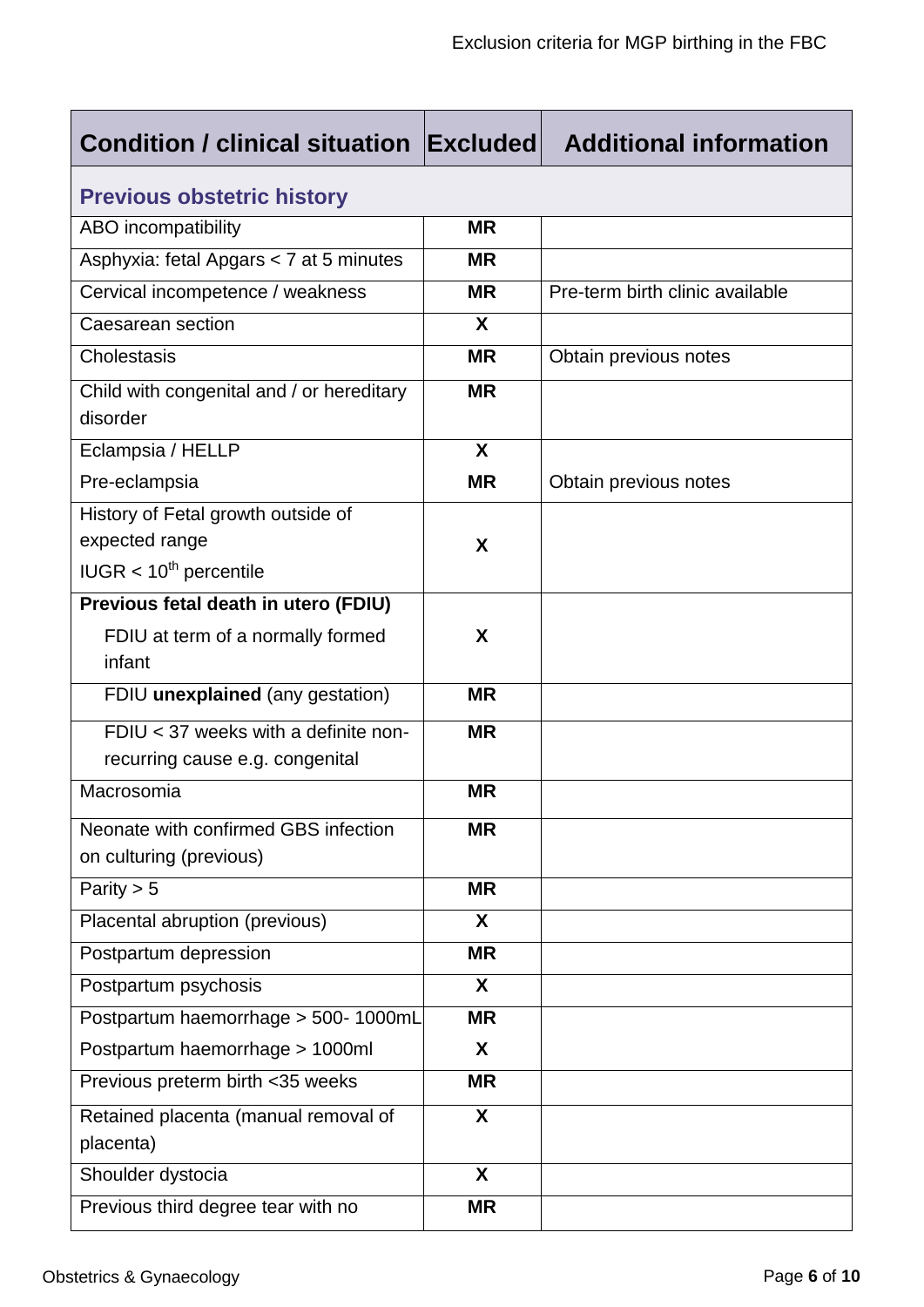| <b>Condition / clinical situation Excluded</b>       |           | <b>Additional information</b> |
|------------------------------------------------------|-----------|-------------------------------|
| continence issues                                    |           |                               |
| Fourth degree tear                                   | X         |                               |
| Recurrent miscarriages > 3 consecutive               | <b>MR</b> |                               |
| Trophoblastic disease (within the past<br>12 months) | х         |                               |
| Organ transplants                                    | χ         |                               |

| <b>Present pregnancy</b>                            |                         |                                          |
|-----------------------------------------------------|-------------------------|------------------------------------------|
| Anaemia during pregnancy                            |                         |                                          |
| Hb < $110g/L$ (1 <sup>st</sup> and $3rd$ trimester) | <b>MR</b>               | Follow the KEMH Anaemia and              |
| Hb < $100g/L$ ( $2nd$ trimester)                    |                         | <b>Iron Deficiency guideline</b>         |
| Antepartum haemorrhage                              | <b>MR</b>               |                                          |
| Cervical weakness: dilatation < 37                  | <b>MR</b>               |                                          |
| weeks and / or cervical procedure                   |                         |                                          |
| Cervical shortening on anatomy scan                 | <b>MR</b>               | Refer to Pre-term birth guidelines       |
| (25mm on progesterone)                              |                         |                                          |
| Cervical cytology abnormalities                     | <b>MR</b>               |                                          |
| Cholestasis                                         | $\mathbf{x}$            | Birth in Main Hospital only              |
| Fetal anomaly                                       | <b>MR</b>               | Dependant on anomaly                     |
| Fetal Death in utero                                | $\boldsymbol{X}$        | Birth in main hospital only              |
| <b>Fetal growth disturbance</b>                     |                         | Serial ultrasounds- Refer to             |
| Below 10 <sup>th</sup> centile                      | <b>MR</b>               | medical team in EWC for review.          |
| Equal to or greater than 97 <sup>th</sup> centile   | <b>MR</b>               | See also <b>Fundal Height: Measuring</b> |
|                                                     |                         | with a Tape Measure guideline            |
| Fibroids                                            | <b>MR</b>               | See fibroid pathway                      |
| <b>GDM</b> requiring insulin                        | $\boldsymbol{X}$        | Care to be coordinated between           |
|                                                     |                         | MGP midwife and relevant obstetric       |
|                                                     |                         | EWC.                                     |
| GDM not requiring insulin                           | <b>MR</b>               | Refer to GDM management                  |
|                                                     |                         | pathway in <b>Diabetes</b> guideline     |
| GTT not completed                                   | $\overline{\mathbf{X}}$ |                                          |
| Hypothyroidism                                      | <b>MR</b>               |                                          |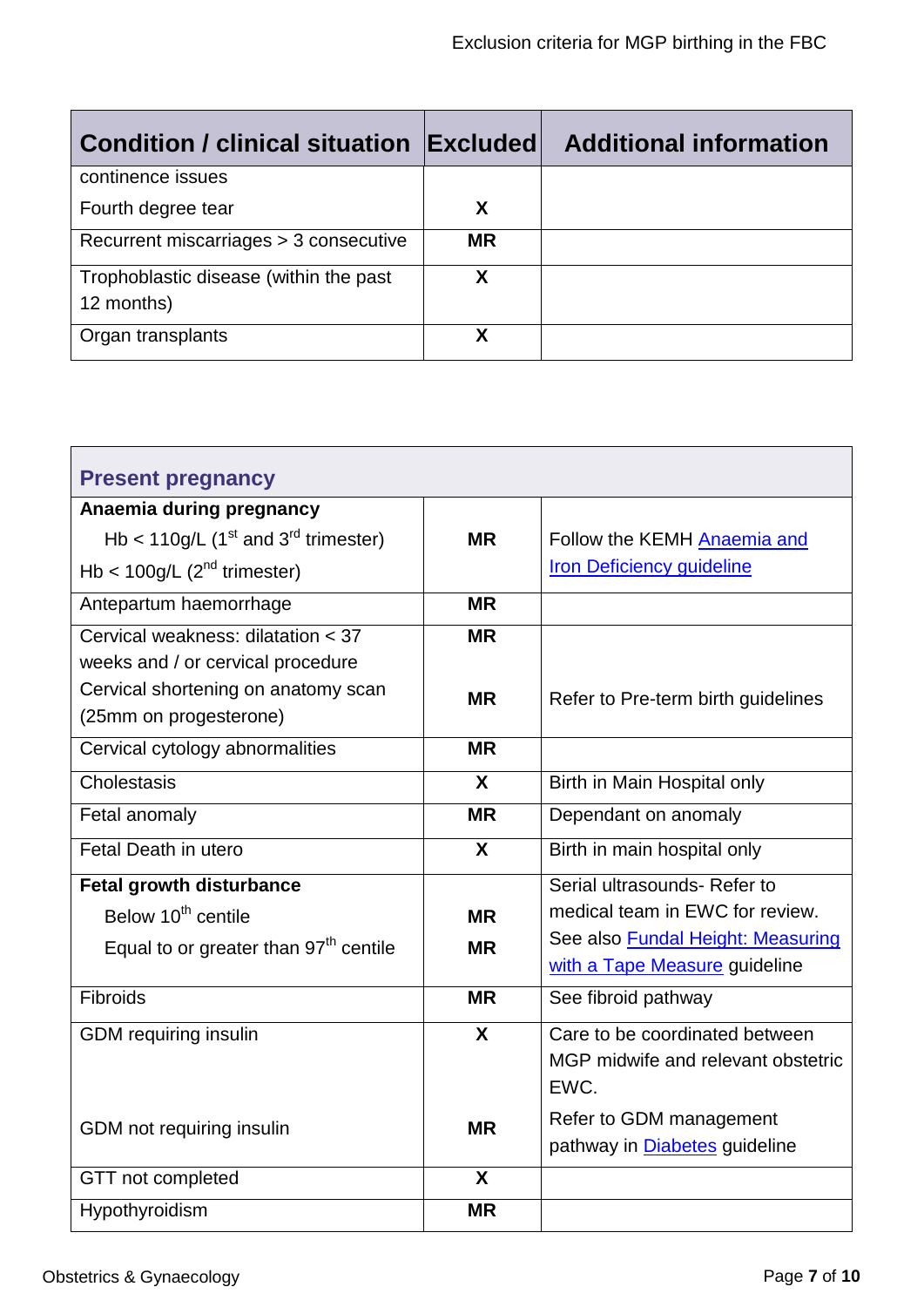| <b>Condition / clinical situation Excluded</b>   | <b>Additional information</b> |                                            |  |  |
|--------------------------------------------------|-------------------------------|--------------------------------------------|--|--|
| <b>Hypertension</b>                              |                               |                                            |  |  |
| With proteinuria > 1                             | $\boldsymbol{\mathsf{X}}$     |                                            |  |  |
| Chronic hypertension < 20 weeks                  | X                             |                                            |  |  |
| gestation                                        |                               |                                            |  |  |
| Pre-eclampsia                                    | X                             | Needs to birth in the main hospital        |  |  |
| Eclampsia                                        | X                             |                                            |  |  |
| <b>Infectious disease</b>                        |                               |                                            |  |  |
| Genital herpes late in pregnancy                 | <b>MR</b>                     |                                            |  |  |
| active lesions                                   |                               |                                            |  |  |
| <b>HIV</b> infection                             | X                             |                                            |  |  |
| Tuberculosis active                              | X                             |                                            |  |  |
| Varicella / zoster virus                         | <b>MR</b>                     |                                            |  |  |
| STI's                                            | <b>MR</b>                     |                                            |  |  |
| Parvo virus                                      | <b>MR</b>                     |                                            |  |  |
| Listeriosis                                      | X                             |                                            |  |  |
| Rubella                                          | $\boldsymbol{\mathsf{X}}$     |                                            |  |  |
| In vitro fertilisation                           | <b>MR</b>                     |                                            |  |  |
| Malignant disease arising in pregnancy           | <b>MR</b>                     |                                            |  |  |
| Malpresentation at term                          | X                             |                                            |  |  |
| Multiple pregnancy                               | X                             |                                            |  |  |
| No antenatal care prior to 24 weeks<br>gestation | X                             |                                            |  |  |
| No anatomy USS at 20/40                          | $\mathbf{X}$                  |                                            |  |  |
| Fetal anomaly                                    | <b>MR</b>                     |                                            |  |  |
| Non attending of antenatal visits (> 2           | <b>MR</b>                     | Exclude at this point if no reason         |  |  |
| occasions)                                       |                               | for DNA                                    |  |  |
| Placental abnormalities: praevia /               | $\boldsymbol{X}$              |                                            |  |  |
| abruption / accreta                              |                               |                                            |  |  |
| Placenta low lying. Must state 'low              | <b>MR</b>                     | If low lying at 20/40 - Rescan at          |  |  |
| lying' on 20 week report                         |                               | 34/40, unless it was covering the          |  |  |
|                                                  |                               | os at anatomy scan then repeat at<br>32/40 |  |  |
|                                                  |                               | If at 32/40 placenta $\leq$ 30mm from      |  |  |
|                                                  |                               | the os repeat the scan at 37/40. If        |  |  |
|                                                  |                               | placenta is > 30mm away from the           |  |  |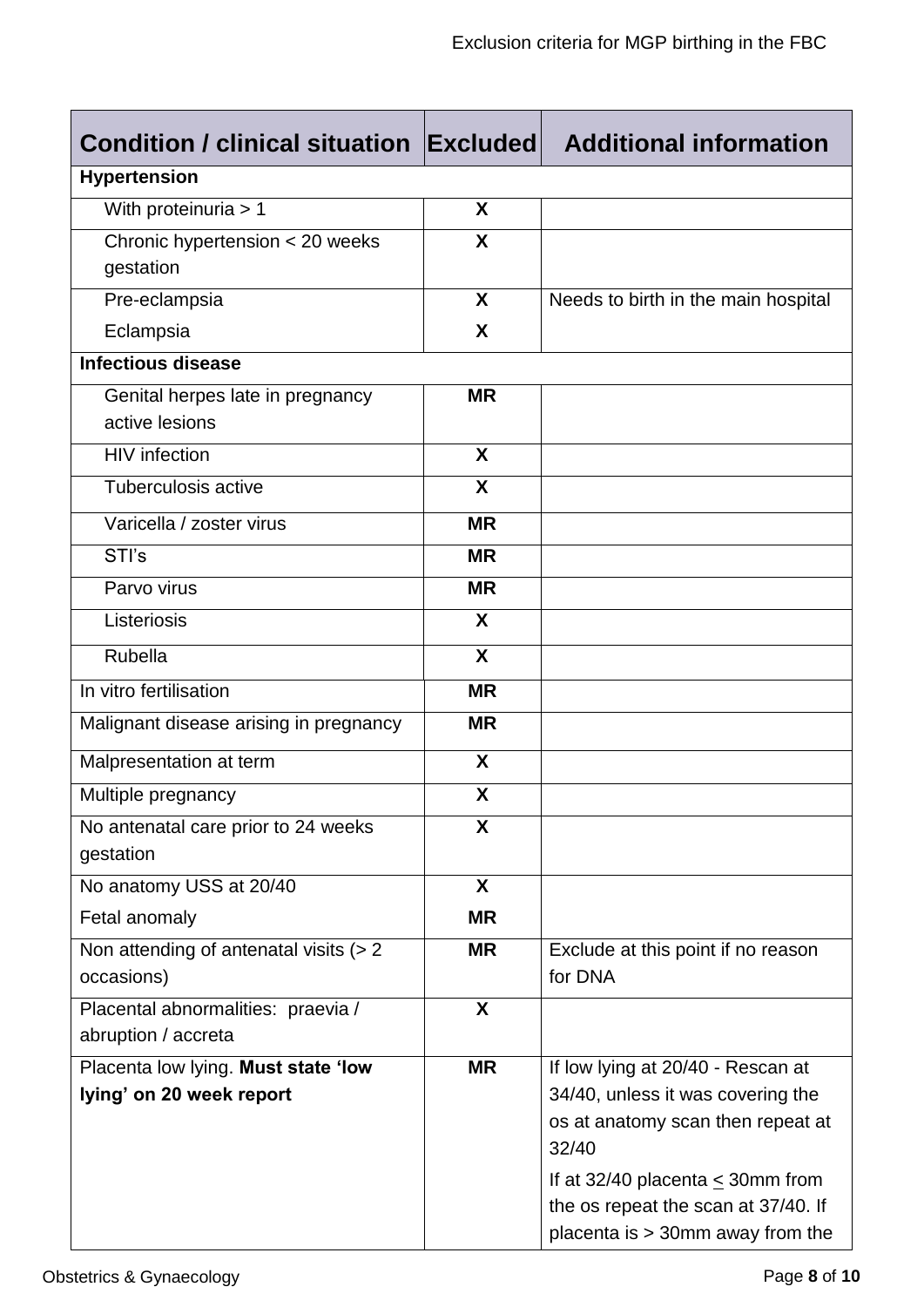| <b>Condition / clinical situation Excluded</b>      |              | <b>Additional information</b>                               |  |  |
|-----------------------------------------------------|--------------|-------------------------------------------------------------|--|--|
|                                                     |              | os at this scan the woman can birth<br>in the FBC.          |  |  |
|                                                     |              | If placenta is $<$ 30mm the woman<br>must birth in hospital |  |  |
| Post term birth ( $\geq$ 42 weeks gestation)        | <b>MR</b>    | Must birth in the main hospital with<br>monitoring          |  |  |
| Preterm labour <37 weeks                            | <b>MR</b>    | Must birth in the main hospital                             |  |  |
| Preterm rupture of membranes                        | <b>MR</b>    | Must birth in the main hospital                             |  |  |
| Recurrent UTI's during the pregnancy                | <b>MR</b>    |                                                             |  |  |
| Reduced fetal movements                             | <b>MR</b>    | See Decreased Fetal Movements<br>guideline                  |  |  |
| Renal function - pyelitis                           | <b>MR</b>    |                                                             |  |  |
| Surgery during pregnancy                            | <b>MR</b>    |                                                             |  |  |
| Surrogacy                                           | X            |                                                             |  |  |
| Thrombosis                                          | $\mathbf{x}$ |                                                             |  |  |
| Thrombocytopenia in pregnancy -<br>platelets $<$ 90 | X            |                                                             |  |  |

## **Reference**

1. National Midwifery Guidelines for Consultation and Referral. 2014. 3<sup>rd</sup> edition (Issue 2). Available from [https://www.midwives.org.au/resources/national-midwifery-guidelines](https://www.midwives.org.au/resources/national-midwifery-guidelines-consultation-and-referral-3rd-edition-issue-2-2014)[consultation-and-referral-3rd-edition-issue-2-2014](https://www.midwives.org.au/resources/national-midwifery-guidelines-consultation-and-referral-3rd-edition-issue-2-2014)